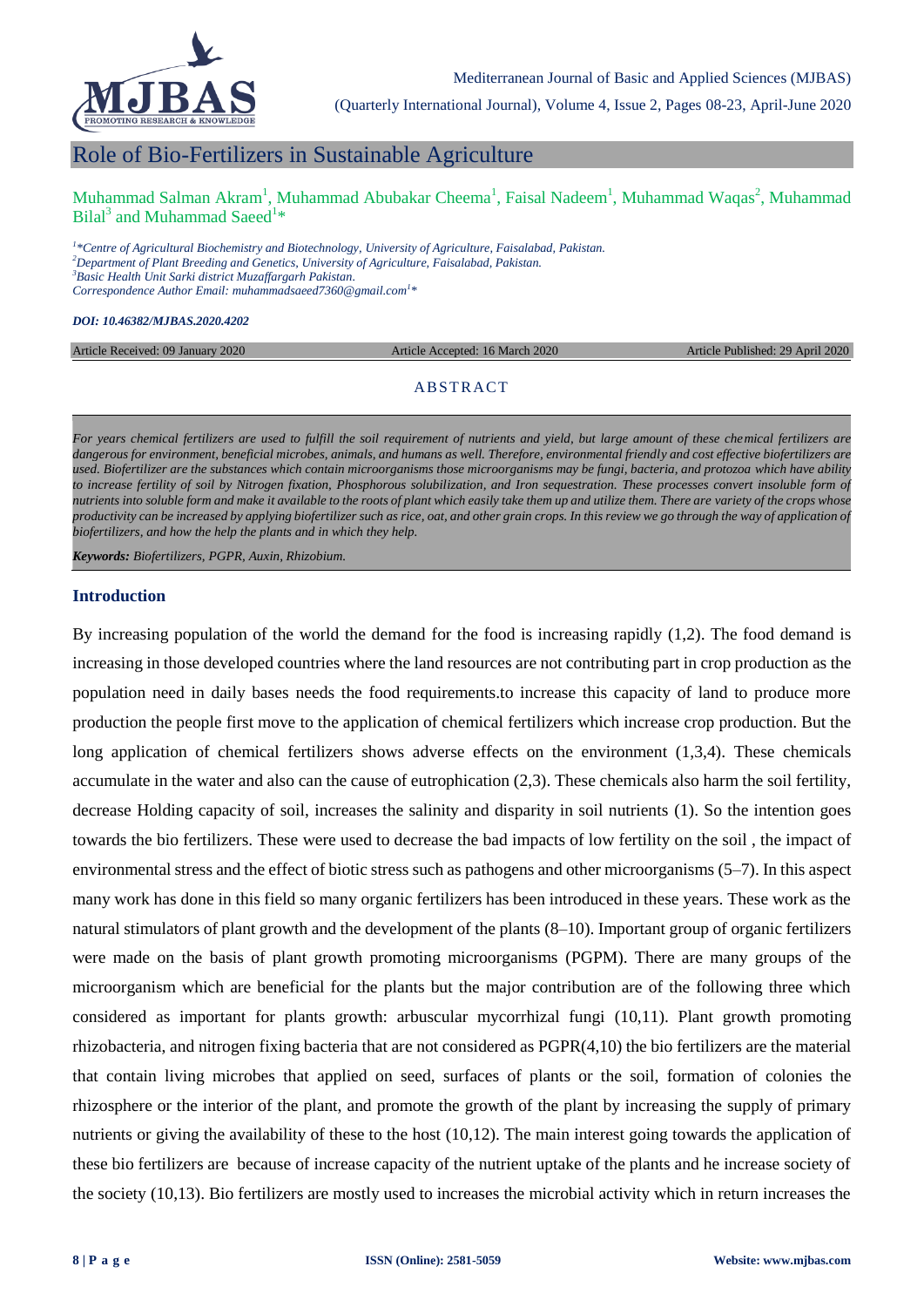

availability of the nutrients which can be assimilated easily by the plants (1,14,15) The organic fertilizers are promoted to get the natural means of getting nutrients by the plants(16) and increase the mobilization (17) which increase the fertility of the soil and increase the crop yield (18,19).

# *Why we need bio-fertilizers*

General use of chemicals as a fertilizers can full fell the demand of fast growth and high amount of food supply but obviously those leads to damage the environment (damaging microbial biota, killing friendly insects and increase in pH). However the use of chemicals fertilizers make the crops susceptible to disease and also results in decease soil fertility (5,20).

It has been estimated the in 2020 the world population will we more than 8 billon and to feed them we need 28.8 million tons of food and nutrients and we estimated the only 21.6 million tons will be available to community of the world) (21).

To feed the world population we have to increase the amount of agriculture and increase the productivity in such a way the it is useful and also show no bad effect on either environment, Human, beneficial insects etc. for this purpose we have to increase agriculture productions using chemical fertilizers, pesticides, herbicides, fungicides, and insecticides (22).

As already discussed due to hazardous effect we are moving towards other sources rather the chemicals which have to be more safe and more effective and ecologically safe and cost effective as well, all these properties are present in bio-fertilizers (23).

The bio-fertilizers like other man-made chemicals are commercial products having beneficial microbes, substances important for growth of microbes and other additives which can probably increase the growth of microbes. It was reported that bio-fertilizer increase the contents of food protein, amino acids, vitamins, and nitrogen and other essential elements from renege 10%- 40% (24).

The bio-fertilizer provides and help the plant getting both macro and micro essential elements for growth and also help in supply of hormones and other organic element for plants (25).

The application of bio fertilizer is most effective and natural way to keep the bio system active and working, the microbes in soil provides nutrients to plants and helping the biodiversity maintains by improving the quality of soil (26).

# *How biofertilizers work?*

Bacteria, fungi and other microbes an important and unequally distributed micro-organism present everywhere in the world with different amount of concentration present in more concentration near the root and perform very important works.

The Bacteria which are present near the roots (rhizosphere) have the capability to promote plant growth accordingly are called as plant growth promoting microbes, the bacteria which play its role as a plant growth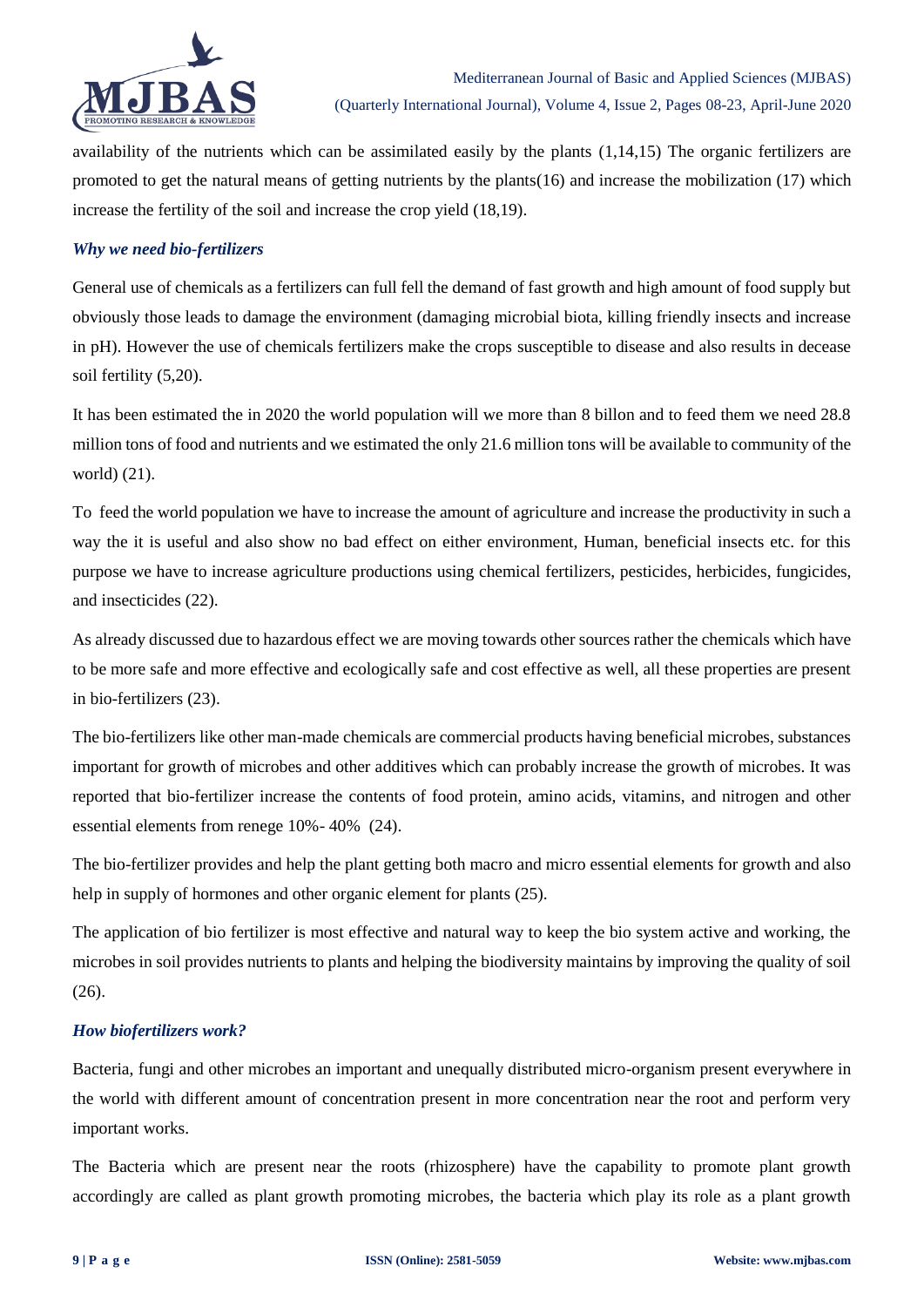

promoter are called as plant promoting bacteria or (PGPB). Today many of the PGPB are available on commercial scale as a bio fertilizers (27)

PGPB have very important role in the fertility of soil and plant growth. Its paly role in two ways:

- **EX** PGPBs supply important hormones like auxins, cytokinin, gibberellin, which play role in plant growth directly; PGPBs help in providing the essential elements like nitrogen by nitrogen fixation, phosphorous by method of phosphorous solubilization, potassium intake, which is called as direct way.
- $\gg$  Helping the genes against the pathogens in many ways which are called as indirect way.(28)

# **Direct way of action**

# *Auxin*

Auxin is a hormone which work in geo and phototropism, tissue differentiation, cell division, and stem root elongation (29).

PGPBs show positive effect on plant growth as they have the ability to produce the auxin, 80% microbes present in rhizosphere produce the auxin and their secondary metabolite (30).

Rhizobacteria change the level of auxin concentration in in the form of indole-3-acetic acid (IAA) which can increase the surface area of roots and large amount of uptake of auxin by plants and remember that going thought research is has been noted that auxin and IAA are interchangeable (31).

Different cells of different plants are sensitive at different level to auxin (32). Where the PGPB produce the IAA work as auxin when concentration of IAA is suboptimal roots will be develop and when optimal shoots will be (28,33).

# *Ethylene*

Ethylene is very important hormone in plant in which at play its role in both cell division and normal growth as well as also have very significant role in the helping the plant against different types of biotic and abiotic stress (34).

Almost all plant at any stage of their life are effected by ethylene which is influenced by hormones of plant, temperature, gravity, light, nutrition and various biotic and abiotic stress (28).

High concentration of ethylene help the plant to response to various stresses either temperature, chemicals like salts, or drought and light, pathogens (35,36).

The PGPB make bond with the roots of plants and take some of the tryptophan released by plant and change it to IAA which is then released by bacteria and taken by the plant (37).

when the amount of IAA increase it can work both as plant growth regulator and also activate the enzyme of plant ACC which increase the level of ACC and at last which results in high concentration of ethylene. The PGPBs which make IAA from the tryptophan of plant can promote the growth of plant as well it can inhibit the growth of plant though the ethylene production (38).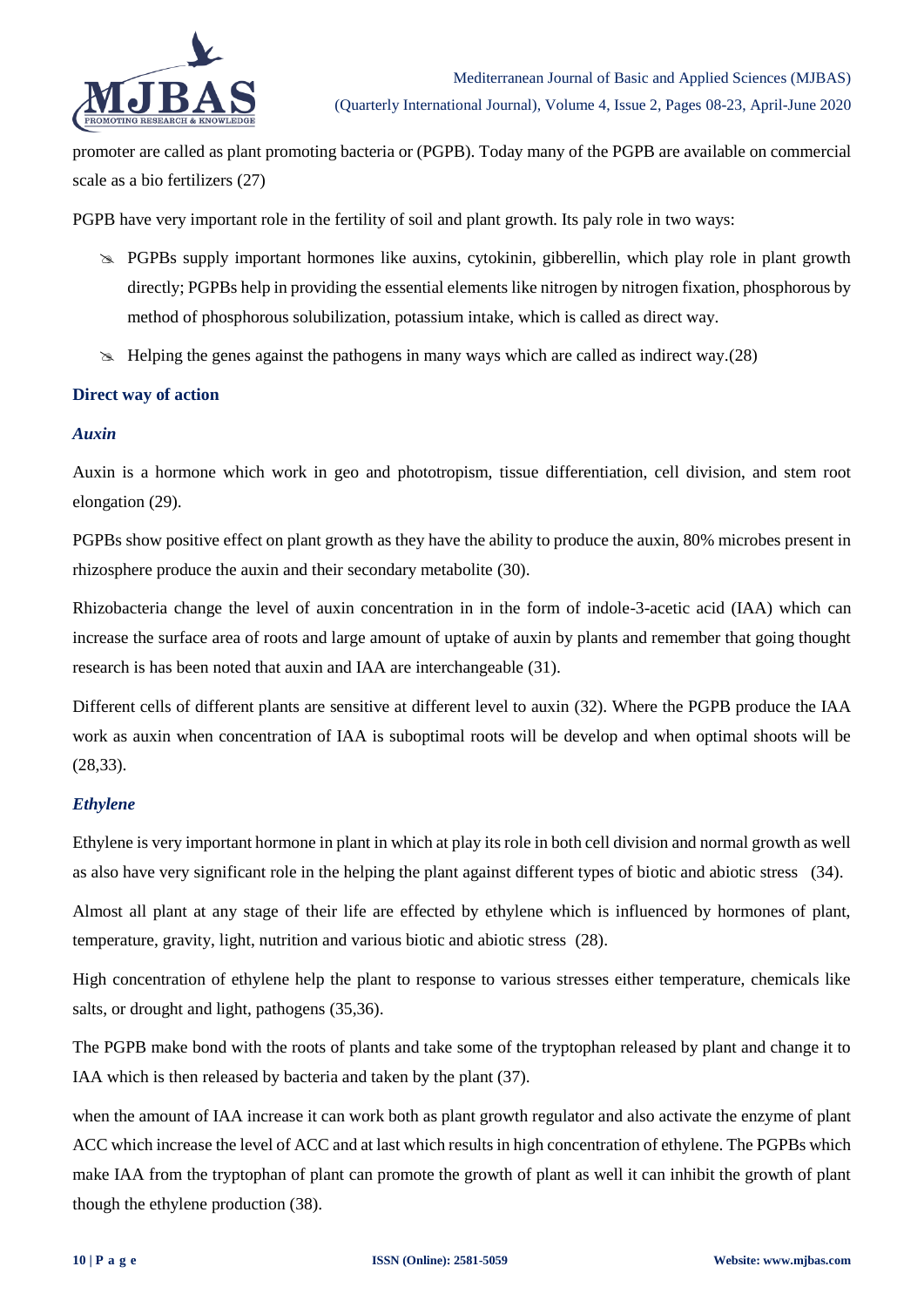

# *Cytokinins*

Cytokinins are found in algae, bacteria, fungi and higher plants. We didn"t know much about bacteria producing cytokinins and their role. Cytokinins are produced in the tip of roots and from there they are transfer to shoot though xylem. (38)

It control the cell division and differentiation in meristem cells (39)

In many PGPBs the cytokinin genes are evidenced and when they were added to plant surrounding the growth of the plant increases and as well other Phyto-hormone configuration. (38)

When the bacteria Bacillus subtilis was used as cytokinin producing agent the results shows that the growth of plant were altered and , when the sinorhizobium melioti over produce cytokinin and which were used as tester for alfalfa plants against the drought stress. (39)

# *Gibberellin (GA)*

Gibberellin have a group of teracyclic diterpenoid carboxylic acids with  $C_{20}$  or  $C_{19}$  (40)

Gibberellins work in the activation and stimulation of plant growth and other important process like elongation of stem, seed germination, sitting of fruit, plant flowering (41)

And also inhabit the growth of plant though GAs signaling pathway. (38)

The biochemistry of both plant produce GAs and bacteria GAs are similar and we readily absolved the absence of GAs as a reduction of side roots number and length. (42)

The pathway though which GA is produce is known in plants and fungi but in bacteria it is still unknown. (38) Bacteria Bacillus pumilus and Bacillus licheniformis are isolated which have the ability to produce GA. (43)

# *Nitrogen fixation*

Nitrogen is an essential macroelement which is an important element required for plant growth. It is also required for the formation of nucleic acid, chlorophyll, and proteins. The nitrogen is present in the atmosphere of about 78%.(44,45) This is present in gaseous form so is not available for the plants. Different nitrogen fertilizers made by industries are available which increase agricultural productivity (38,46,47).

Biological microbial fixation involves the conversion of the nitrogen present in the atmosphere into the form that is readily uptaken by the plants such as ammonia (46,48).

The conversion of nitrogen into ammonia Need high amount of energy because of the presence of triple bond in the N2. Many nitrogen-fixing bacteria have been identified which fix the nitrogen symbiotically with the plants such as legumes. Examples are Rhizobium, sinorhizombium, azorhizombium etc. (7,26). Rhizobial bacteria form colonies on the root cells and start the root nodule formulation. (38). In this the bacteria act as bacteroid (having no cell wall) they fix the nitrogen by the help of nitrogenase enzyme and convert it into the ammonia.in this return the plant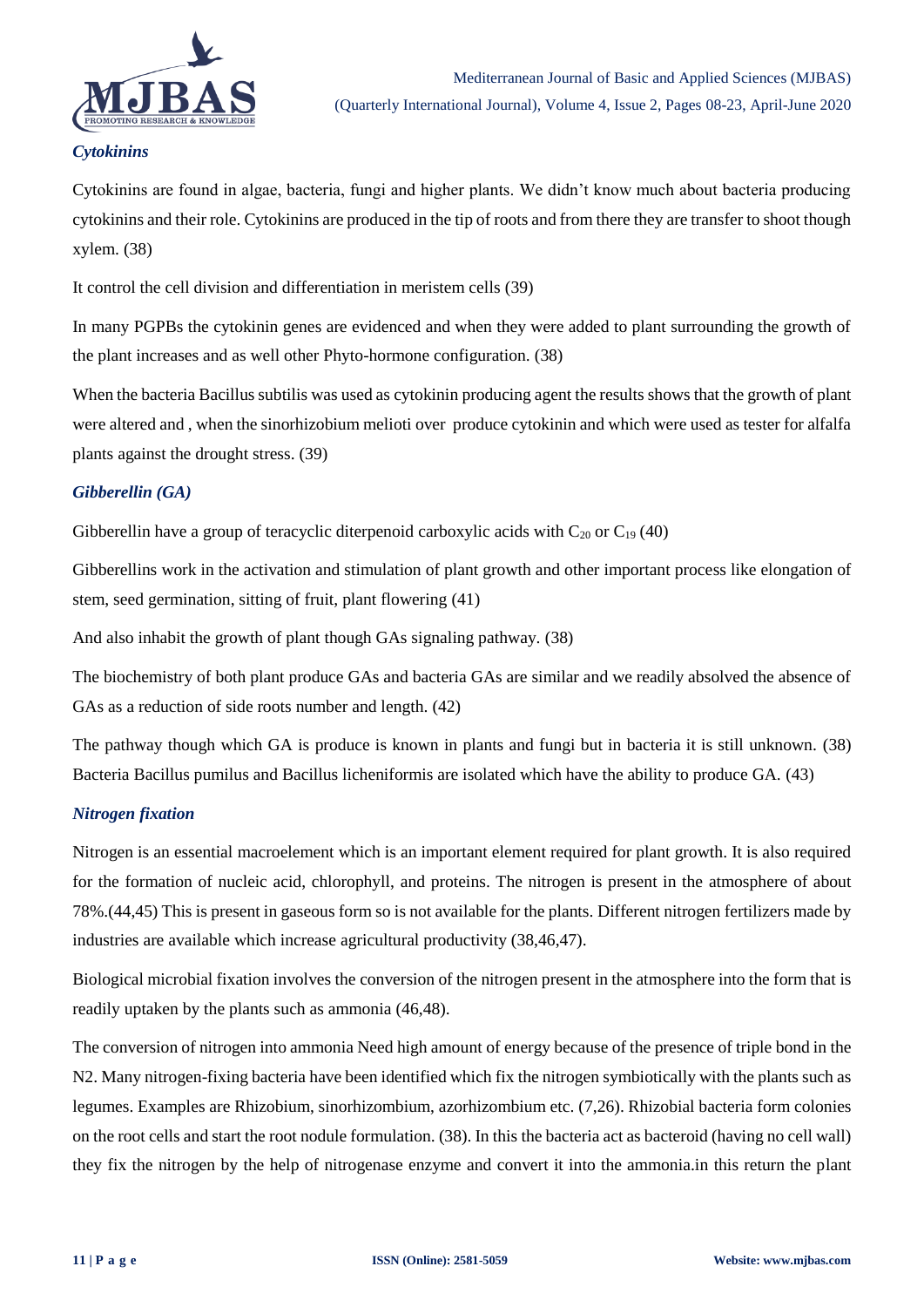

provides hem the fixed carbon which shows the mutualism. Different rhizobia species have been used at a commercial level to give the crop's nitrogen in the form that can they assimilate.(49)

There is side reaction in the working of nitrogenase enzyme in nitrogen cycle that is the reduction of hydrogen ion into hydrogen. which release into the atmosphere and causing the waste of energy decreasing the working of nitrogen fixation by 30 % (38).

Few Nitrogen fixation sp. Are

# *Rhizobium*

These are nitrogen-fixing rhizobacteria and belong to the family of Rhizobacea. It includes Rhizobium, Bradyrhizobium, Sinorhizobium, Azorhizobium, and Mesorhizobium. They have mutualistic association with leguminous plant roots and those which are free living fix the nitrogen in non-leguminous plant are known as diazotrophs (50)

It is not a simple process either complex of enzyme are involved in it i.e. Nitrogenase which contains Di Nitrogenase reductase containing (Fe) iron and molybdenum (Mo) as a cofactor (51).

It convert N<sub>2</sub> into to NH<sub>3</sub> by using electrons and also oxygen is essential for respiration of *Rhizobium* sp.(4).

There are three different kinds of Nitrogenase complexes depending upon changes in cofactor of di Nitrogenase Mo- Nitrogenase, V- Nitrogenase and Fe- Nitrogenase (52).

Some genes are involved in the  $N_2$  Fixation which are called 'Nf'genes they are essential for nitrogen fixation in free-living & nitrogen-fixing organism (53).

The Nif genes are involved in the activation of Fe/Mo cofactor and also for the electron donation, biosynthesis of cofactors, and functioning and regulatory of enzymes (54).

Experiments show that when plants were inoculated with the strain of Rhizobium wild type strain Retile 68% more nirtogenase activity was seen, 25-30% increasing in leaf substances and seeds resultant was increase up to 16%. (55).

Abeles et al 2012 also showed that when rhizobium sp was applied so the ethylene level was also inease which is one of the major plant regulators and also help in inhibiting of rhizobia infection.

# *Azospirillum*

*Azospirillum* are gram negative bacteria with ability of nitrogen fixation belong to spirilaceae family (2).

This genus include mant sp like Azospirillum amazonense, Azospirillum halopraeferens, andAzospirillum brasilense, but among them the most beneficial sp are Azospirillum lipoferum and A. brasilense (21).

They make associated symbiosis with the plants especially with those which have C4 dicarboxylic pathway of photosynthesis (56).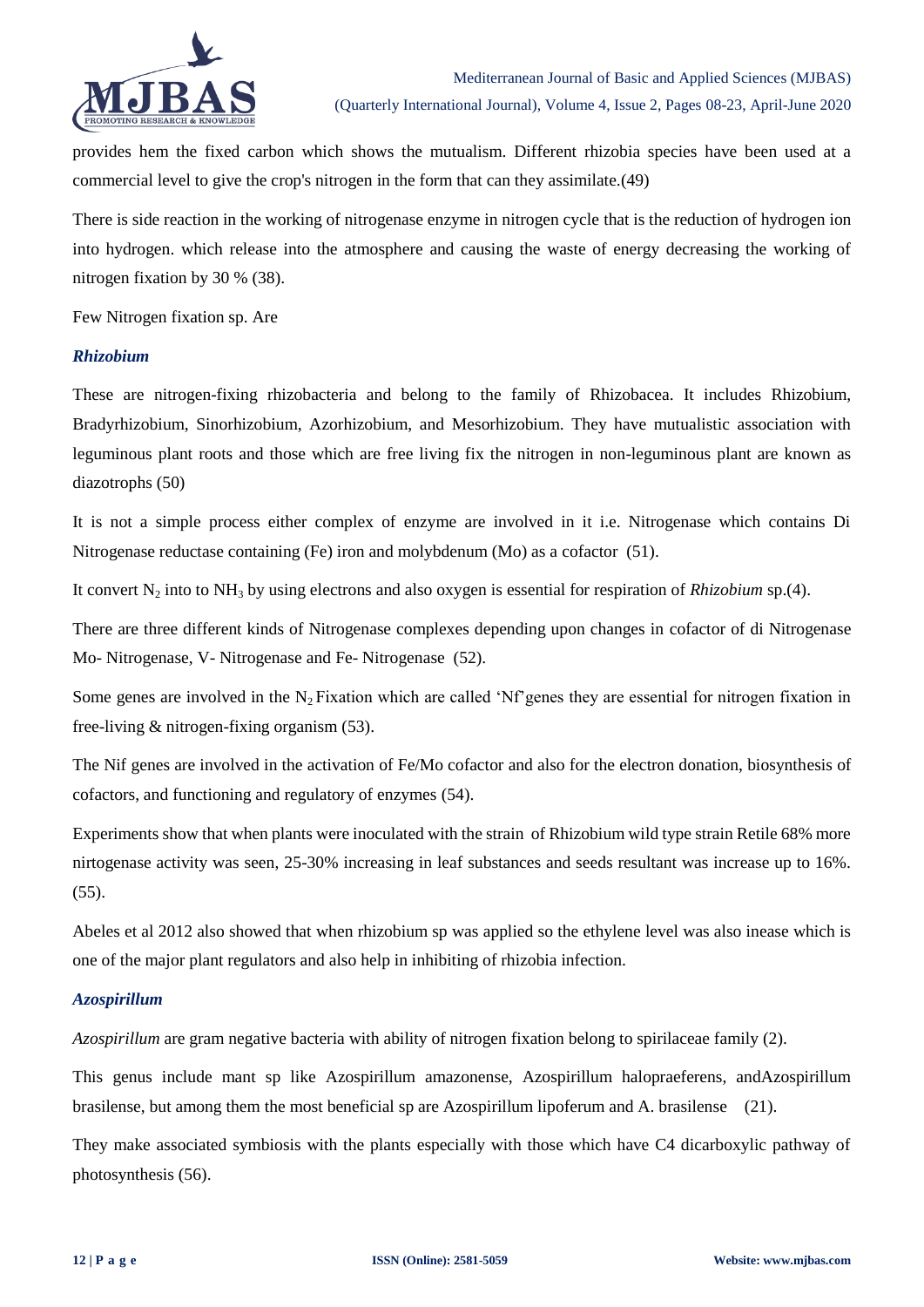

They produce plant regulators like IAA, GA and cytokinin with work as root development due to which plants are able to uptake large amount of nutrients (57).

The major advantage of these bacteria is that they full, fell the requirement of nitrogen in paddy, sorghum and sunflower up to 25%.

#### *Azotobacter*

They are the photoautotrophic, aerobic, non-symbiotic free-living bacteria belong to the family azotobacteriaceae, playing very important role in nitrogen cycle of plant. They are present where soil is alkaline and most commonly arable soil (58). Azotobacter vinelandii, Azotobacter beijerinckii, Azotobacter insignis,and Azotobacter macrocytogenes are the common sp of Azotobacor (21). 30 Reported that Different type of hormones i.e. gibberellins, naphthalene acetic acid is produced by these bacteria which prevent the formation of root pathogen but enhance the root growth by minerals and nutrients uptake by plant. Vitamins such as vitamin B complex is also produced by these bacteria.

These type of bacteria are found in different type of crops such as rice, maize, sugarcane, vegetables (*Azobactor* play important role in production of some other vitamins such as riboflavin and thiamin (59)

#### *Azolla and Blue-green algae*

Azolla contain sp Azolla caroliniana, Azolla microphylla, Azolla filiculoides, and Azolla mexicana (21).

These are present in large amount in paddy field belonging to eight different types of families and enhance the growth of plant by producing different type of hormones such as Indole acetic acid, Gibberellic acid (21).

To increase the productivity Nitrogen is essential mineral for that and that nitrogen is provided to rice plant by means of biological nitrogen fixation (4,60).

4-5% of nitrogen is present in Azolla on dry basis and 0.2-0.4% is present on wet basis. *Azolla* is very important means of organic fertilizer as it provide nitrogen to rice plant (21).

It also has the ability to decompose the soil fastly and also provide the plant important minerals like phosphorus, potassium iron, zinc and other micro elements (61).

# *Phosphate solubilization*

The bacteria which solubilize phosphorus are known as phosphate solubilizing bacteria. These bacteria(38,62). These bacteria give phosphorus to the plants in the form that can be a move to the environment. These bacteria convert the phosphorus forms present in the environment such as organic and inorganic phosphate into the form which is available to the plants. These are affected by many conditions i.e. environmental, soil and also the bacterial strains present there(63,64). The powerful organisms that solubilize the phosphorus are from the genera Bacillus and Rhizombim(38,65). the mechanism of solubilizing the phosphorus is firstly the utilization of mineral dissolving compounds(66,67) i.e. oh ions, co2 and other organic compounds the organic compounds then produced along with the chelates of the oh ions chelate present and cause in the decrease of PH in the release of the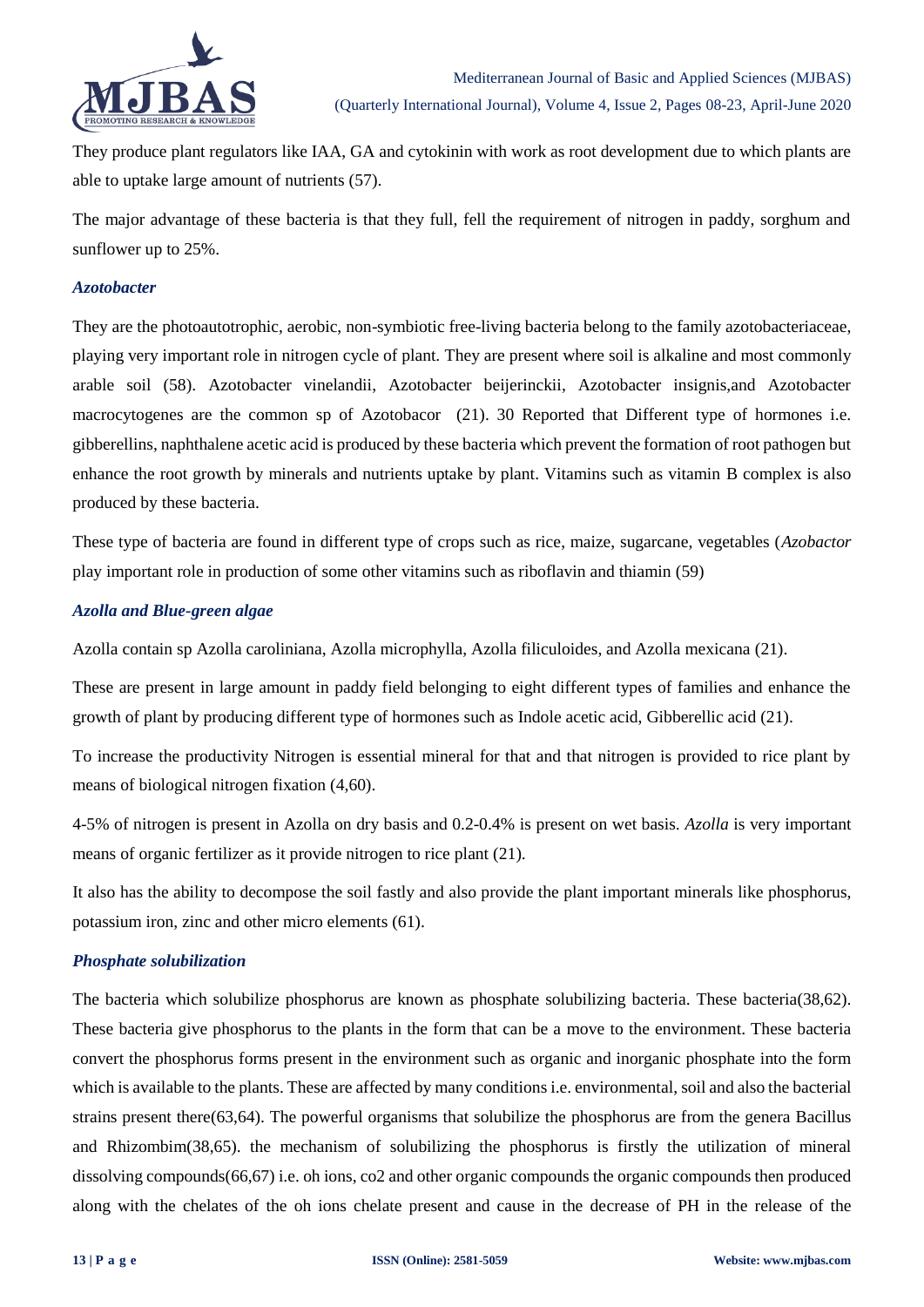

phosphorus. Then the bacteria produced organic acids and then the phosphate solubilizing bacteria excrete it (68). This process cause the acidification of the microbial cell and its surroundings.

# *Iron uptake*

Iron play different important roles in plants as a photosynthetic system, chlorophyll for light absorbance and take part in many different biosynthetic mechanisms. the iron present in soil is not sufficient for the plants. Although the iron is abundant on the earth it cannot be utilized by the plants and microbes due to its presence in insoluble form. The bacteria convert them into a soluble form by following method. They excrete molecules that bind with iron called siderophores. These molecules make bind with high affinity to iron. These soluble complexes then taken by bacteria or plants and convert it into ferrous or iron. Siderophores have low molecular weight having iron-binding groups.(38,69,70)

#### **Indirect methods**

Many plant diseases are causing the loss of yield of many plants of about 10% in many developed countries (38). The scientists are promoting the PGPB in case of decrease of the chemicals.

#### *Antibiotics*

The PGPBs control the effect of many pathogen attacks by producing antibiotics that will act against the pathogen and prevent the plant from the disease. The PGPBs produce different antibiotic at different conditions. we can alter the PGPBs producing antibiotics in laboratories conditions.(71)

# *Cell wall degrading enzymes*

Some plants produce cell wall degrading enzymes which act against fungus. for example, chitinase produced by the plants used to degrade the chitin of the fungus. The PGPBs also producing many cell wall degrading enzymes when they were studying in the lab to become an active biocontrol agent. So the PGPBs give protection to the plants by degrading the cell wall of the fungus.(43)

# *Hydrogen cyanide*

Many PGPBs produce hydrogen cyanide. The hydrogen cyanide is used as a biocontrol agent against many diseases. The low level of the hydrogen cyanide does not allow the fungus pathogens to attack the plants. So, the PGPBs show effective resistance against the disease by producing the hydrogen cyanide. the hydrogen cyanide works by inhibiting the cytochrome c oxidase and its other metabolites. Many bacteria also produce HCN as Rhizobium, Pseudomonas, and Bacillus.(38,72)

# **Application of Biofertilizer**

# *Increase in the growth of plants and crops*

Many applications of microbial fertilizers motivated the scientists to essay for microbes which show plant growth enhancing capabilities by increasing the nutrient standard of plants directly or indirectly (2).Some PGPR provoke the growth by representing their actions as biofertilizers. Plant growth promoting bacteria play important role in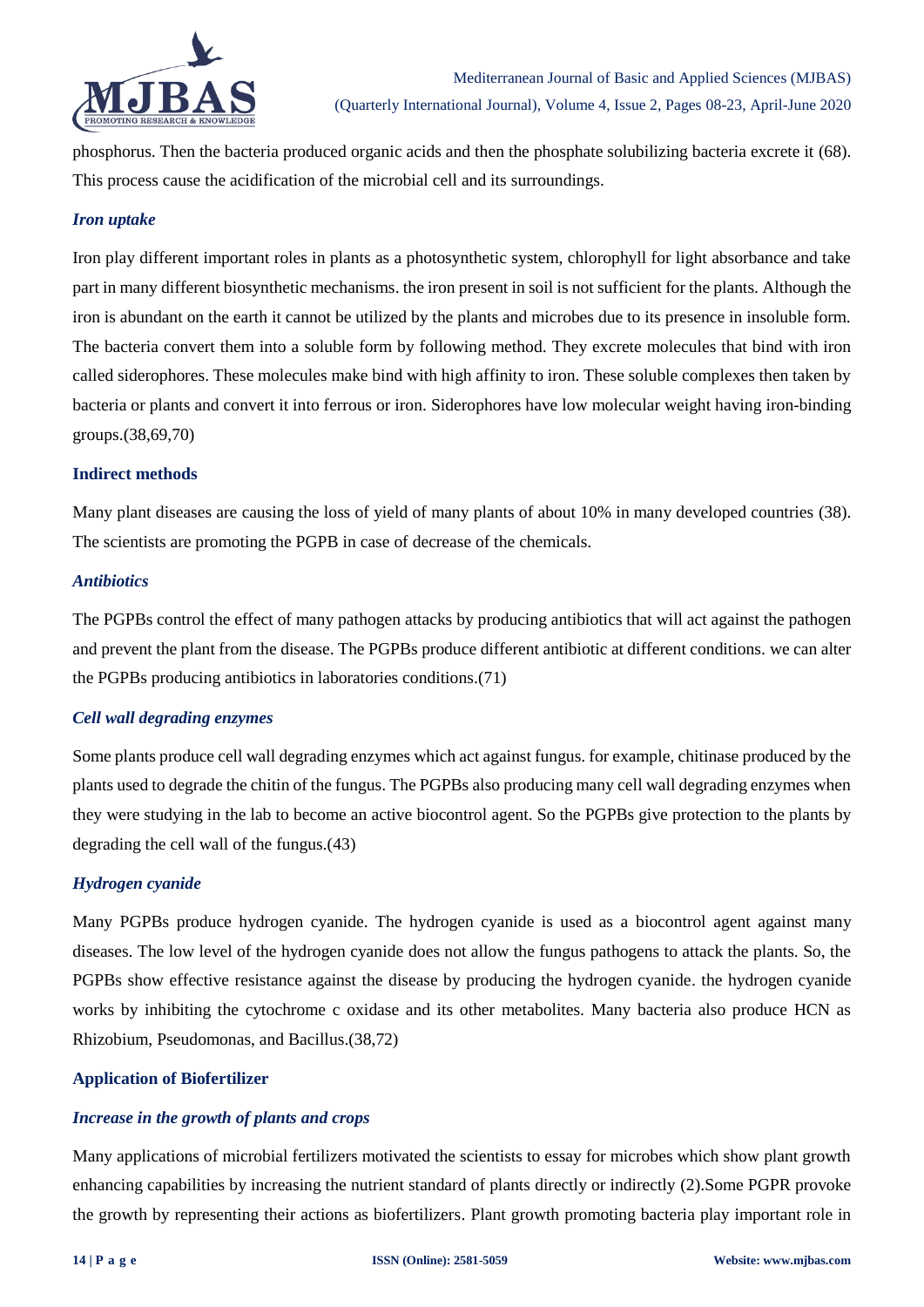

# Mediterranean Journal of Basic and Applied Sciences (MJBAS) (Quarterly International Journal), Volume 4, Issue 2, Pages 08-23, April-June 2020

producing growth-regulating hormones. They improve the roots of plant and increase capacity of roots to take nutrients (73). For the past few years, large number of investigators have learned that PGPR has the ability to enhance crop growth and to control the plant invaders even under the greenhouse condition (38,68). Biofertilizers significantly enhance the plant length, number of branches, root and shoot length and also collection of dry matter into the organs of plants. PGPR vary in their mechanism of action of plant growth usually influence on growth of plant through solubilization of inorganic phosphate and the production of plant growth regulators.*B.megaterium* the plant growth promoting bacteria enhances the growth of root and development for that reason better use of nutrient will take place (69). Biofertilizers colonize the rhizosphere of plant and enhance the growth signals \to the target crop. The *Azospirillum* species are known to increase the output of forage and cereal grasses by increasing the development of roots. *Azospirillum* proved beneficial for the plant by enhancing the nitrogen-fixing activity of bacteria in rhizosphere of plants. It helps in the development of root and shoot (74)

# *Increasing crop productivity*

Biofertilizers can be used as an economic input to enhance the productivity of crop; doses of fertilizers could be reduced and nutrients in high quality from soil can be harvested. The technology of production in case of biological fertilizers is simple and cost-effective in comparison to synthetic fertilizer plants.

When biofertilizers are employed as a soil inoculants they proliferate and play a role in ecological cycle of nutrients and proved helpful for the productivity of crops (75).

Growth and yield of plant have been upgraded by frequent inoculation of very potent rhizobacteria (26) and inoculation with(1).

It is reported that microorganisms such as phosphate solubilizing bacteria which we use as biofertilizer can increase the yield up to 200-500kg/ha and therefore superphosphate of about 30-50kg can be stored.

We conducted experiments on Bray-1P and cabbage by applying chemical fertilizers and organic biofertilizers to evaluate their effects on the yield of cabbage and bray-1P.

# **Role of biofertilizer in photosynthesis**

Higher photosynthesis show improve growth rate of plant as about 90% of plant body is achieved through carbon dioxide assimilation by photosynthesis (76). It was announced that some strains of *Rhizobia* sufficiently increase the plant leaves surface area, plant rate of photosynthesis, stomatal opening and closing & efficiency of water availability showing that the photosynthetic ability of plant can be increased by Rhizobial administration (77). Leaves are major part of plant having photosynthetic organs (chlorophyll). Therefore number of leaves are very important. Increase in number of leaves may activate the high growth of roots and also improve the transportation of water taken by plant roots and also improve the accumulation of minerals and yield (38)

# *Cost Effective*

Biofertilizers on action increase the soil fertility without leaving any harmful effect in the soil and they are much more cost effective.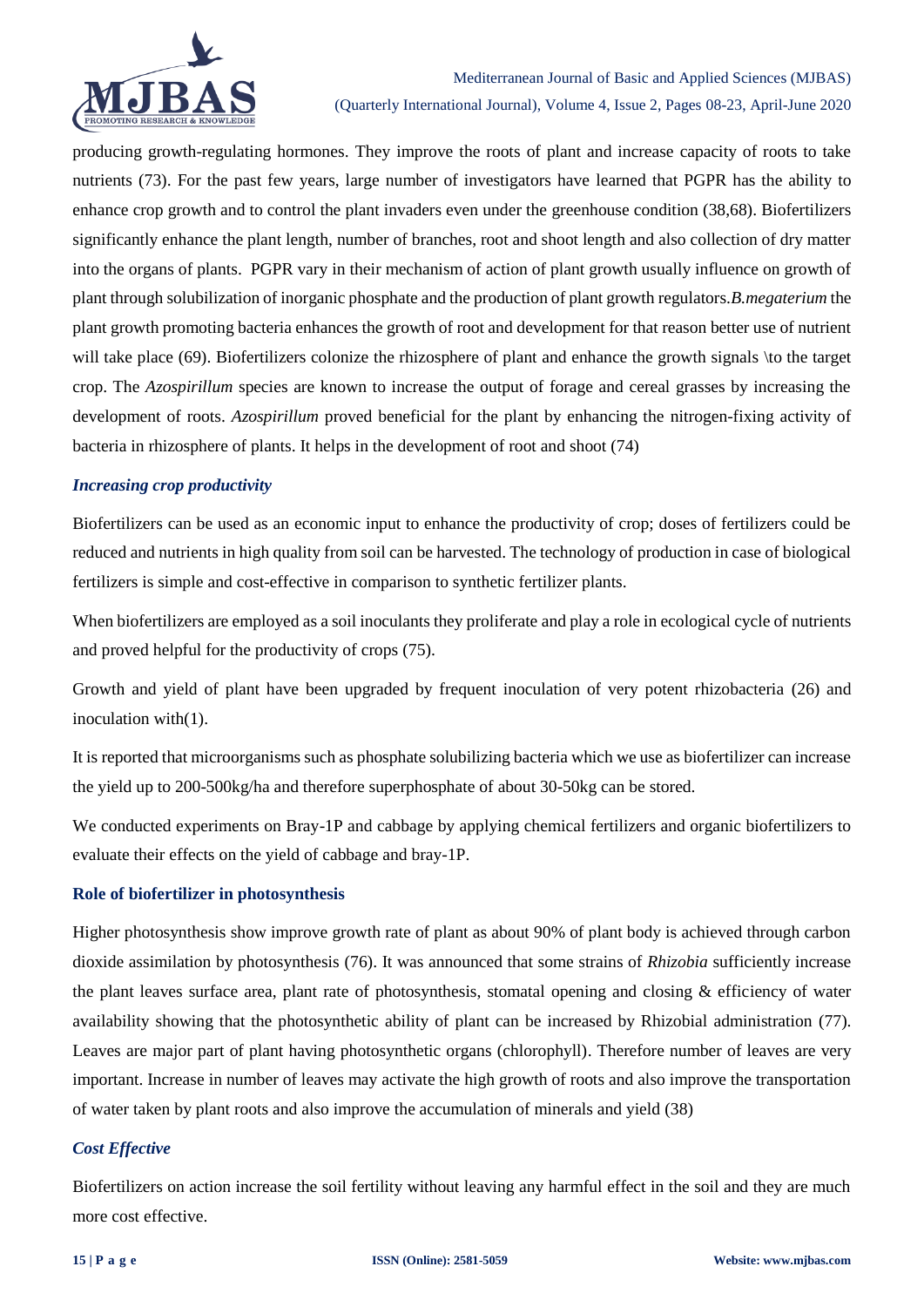

There is a need for that agriculture system which is sustainable, in which the fertility of soil is maintained by using cost-effective resources which should be renewable such as biological fertilizers.

The need for decreasing the costs of fertilizing crops with reconvert able energy forms has revitalized the importance of biofertilizers all around the world.

Chicken manure as a biofertilizer containing a higher nitrogen content in comparison to expensive inorganic or synthetic fertilizers, easily available, hence it is easily affordable for the farmers. (2)

# *Mode of action of bio-fertilizers*

Bio fertilizers can be applied in many ways into the soil

- $\infty$  Dry biofertilizers are heterogeneous with the seeds
- Biofertilizers applied in powdered form in soil.
- A little amount of water is added into the seed hopper and then biofertilizers are add this is called ass sprinkle method.
- Biofertilizers are used in suspended form in water after that added to seeds this is called slurry method.
- Method of seed pelleting (coating the seed with biofertilizer)
- In a slurry the seed and biofertilizers are mixed and adhesive are applied and coat the seed with lime like materials.
- During the sowing the peat suspension in water sprayed into the furrow.
- **Inoculation seed treatment.**
- $\gg$  Apply in soil
- $\approx$  Apply in seed links or root dip.(78)

# **Future perspective**

For the decades the development and growth of the plants were depended on the conventional methods like chemical fertilizers (62,79,80)

Which increase the production of yield up to a limit but they also make the environment pollute and the use of chemicals were hazardous to both human and beneficial microbes.

A review clearly brings us to the point that bio fertilizers are the sources of increasing the growth as well as nutritional amount in crops. Different types of bio fertilizer are in practice and the field of bio fertilizer is an emerging one in which many microbes are used to increase the yield of crop as well as protect it from different types of pathogens. The use of bio fertilizers are very useful and it believe that it will growth with time (81)

But in future few issues regarding bio fertilizers will need to be addressed and serious action have to be taken to solve those (28).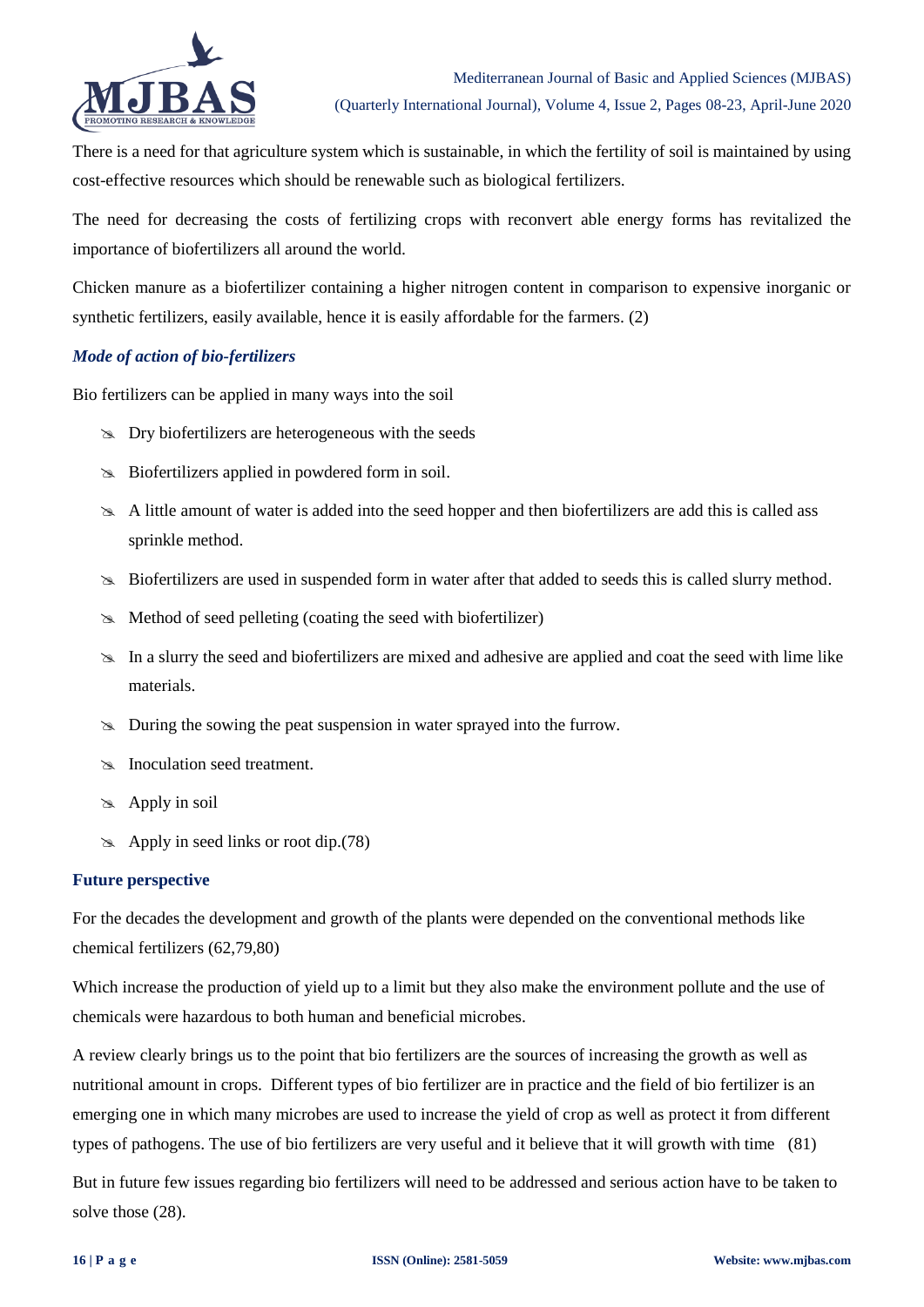

And also require research on the performance of different efficient stains and also their effect on other beneficial microbes and if the conditions change what will be there effect and performance.

# **Conclusion**

At last of our review we concluded that today microbial based fertilizers are very significant for the improvements crop. There are two means due to which we have to use the bio fertilizers. First one that they provide the unavoidable amount of yield and nutrition to human food, they are very safe to use for environment, plants and animals and human and highly eco-friendly. Second one is that they ensure the sustainable growth of agriculture by providing the nutrition to plant in it rhizosphere such as N, P, and K and other minerals and vitamins. Different types microbes are used for this purpose like PGPB and fungi which work exceptional well.

# **REFERENCES**

1. Goswami M, Bhattacharyya P, Ghosh A, Das B, Bhattacharjee S, Mahanty T, et al. Biofertilizers: a potential approach for sustainable agriculture development. Environ Sci Pollut Res [Internet]. 2016;24(4):3315–35. Available from: http://dx.doi.org/10.1007/s11356-016-8104-0

2. Mahanty T, Bhattacharjee S, Goswami M, Bhattacharyya P, Das B, Ghosh A, et al. Biofertilizers: a potential approach for sustainable agriculture development. Environ Sci Pollut Res [Internet]. 2017 Feb 26 [cited 2019 Mar 24];24(4):3315–35. Available from: http://www.ncbi.nlm.nih.gov/pubmed/27888482

3. Savci S. 191-X30004. 2012;3(1):11–4. doi: 10.1093/aob/mct048

4. Santi C, Bogusz D, Franche C. Biological nitrogen fixation in non-legume plants. Ann Bot. 2013;111(5):743–67. doi: 10.1093/aob/mct048

5. Tilman D, Balzer C, Hill J, Befort BL. Global food demand and the sustainable intensification of agriculture. Proc Natl Acad Sci. 2011;108(50):20260–4. doi: 10.1073/pnas.1116437108

6. Muraya A, Timmusk S, Muthoni J, Behers L, Aronsson A-C. Perspectives and Challenges of Microbial Application for Crop Improvement. Front Plant Sci. 2017;8(February):1–10. doi: 10.3389/fpls.2017.00049

7. Lyamlouli K, Bargaz A, Dhiba D, Chtouki M, Zeroual Y. Soil Microbial Resources for Improving Fertilizers Efficiency in an Integrated Plant Nutrient Management System. Front Microbiol. 2018;9(July). doi: 10.3389/fmicb.2018.01606

8. Arioli T, Mattner SW, Winberg PC. Applications of seaweed extracts in Australian agriculture: past, present and future. J Appl Phycol. 2015;27(5):2007–15. doi: 10.1007/s10811-015-0574-9

9. Silva MCF da, Silva EVN, Silva VSG da, Oliveira WDS, Martins MDS, Stamford NP. <br/>b>Organic matter inoculated with diazotrophic bacterium Beijerinckia indica and Cunninghamella elegans fungus containing chitosan on banana "Williams" in field. Acta Sci Agron. 2017;39(1):33. doi: 10.4025/actasciagron.v39i1.30857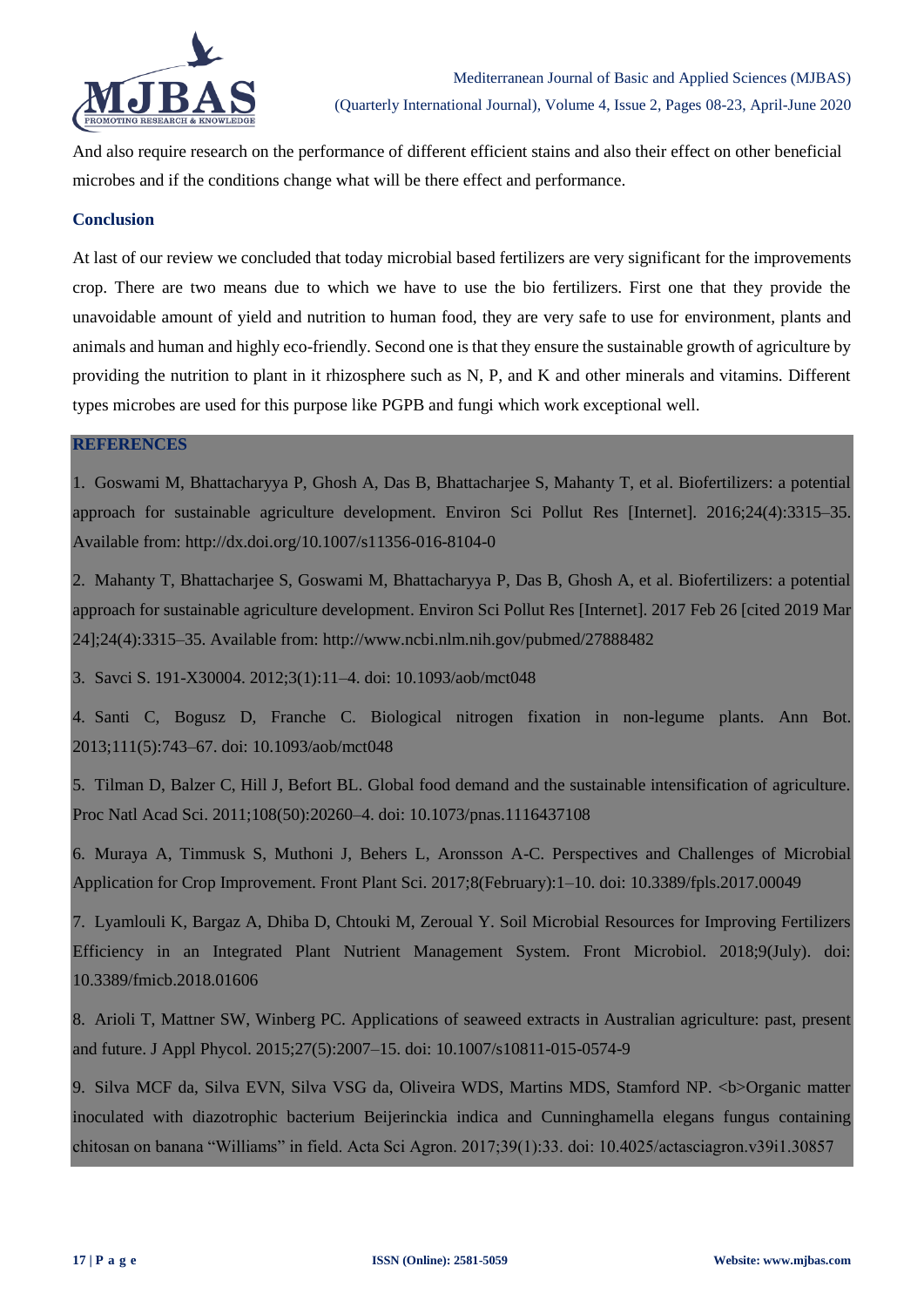

10. Vassilev N, Malusa E, Requena AR, Martos V, López A, Maksimovic I, et al. Potential application of glycerol in the production of plant beneficial microorganisms. J Ind Microbiol Biotechnol. 2017;44(4–5):735–43. doi: 10.1007/s10295-016-1810-2

11. Jeffries P, Gianinazzi S, Perotto S, Turnau K, Barea J-M. The contribution of arbuscular mycorrhizal fungi to plant health and soil fertility. Biol Fertil soils. 2003;37(1):1–16. doi: 10.1007/s00374-002-0546-5

12. Lugtenberg BJJ, Chin-a-woeng TFC, Bloemberg G V. Principles of Plant-Microbe Interactions. Princ Plant-Microbe Interact. 2014;(January). doi: 10.1007/978-3-319-08575-3

13. Adesemoye AO, Torbert HA, Kloepper JW. Enhanced plant nutrient use efficiency with PGPR and AMF in an integrated nutrient management system. Can J Microbiol. 2008;54(10):876–86. doi: 10.1139/w08-081

14. Okur N. A Review: Bio-Fertilizers- Power of Beneficial Microorganisms in Soils. Biomed J Sci Tech Res. 2018;4(4):1–2. doi: 10.26717/bjstr.2018.04.0001076

15. Mazid M, Khan TA. Future of Bio-fertilizers in Indian agriculture: An Overview. Int J Agric Food Res. 2017;3(3):10–23 doi: 10.24102/ijafr.v3i3.132.

16. Patle GT, Badyopadhyay KK, Kumar M. An overview of organic agriculture: A potential strategy for climate change mitigation. J Appl Nat Sci. 2018;6(2):872–9. doi: 10.31018/jans.v6i2.548

17. Aulakh CS, Ravisankar N. Organic farming in Indian context: A perspective. Agric Res J. 2017;54(2):149. doi: 10.5958/2395-146x.2017.00031.x

18. Journal AI, Dewangan HK, Pandey T, Singh S. Nanovaccine for immunotherapy and reduced hepatitis-B virus in humanized model. Artif Cells, Nanomedicine, Biotechnol [Internet]. 2018;46(8):2033–42. Available from: https://doi.org/10.1080/21691401.2017.1408118

19. Rai M, Pandit R, Gaikwad S, Kövics G. Antimicrobial peptides as natural bio-preservative to enhance the shelf-life of food. J Food Sci Technol. 2016;53(9):3381–94. doi: 10.1007/s13197-016-2318-5

20. Aktar W, Sengupta D, Chowdhury A. Impact of pesticides use in agriculture: their benefits and hazards. Interdiscip Toxicol. 2009;2(1):1–12. doi: 10.2478/v10102-009-0001-7

21. Mishra D, Rajvir S, Mishra U, Kumar S. Role of Bio-Fertilizer in Organic Agriculture: A Review. Res J Recent Sci [Internet]. 2013:2(2013):39–41. Available from:

http://isca.in/rjrs/archive/special\_issue2012/8.ISCA-ISC-2012-1AFS-32.pdf doi: 10.1039/C3PP50325A

22. Pretty J, Bharucha ZP. Integrated pest management for sustainable intensification of agriculture in Asia and Africa. Insects. 2015;6(1):152–82. doi: 10.3390/insects6010152

23. Mahdi SS, Hassan GI, Samoon SA, Rather HA, Dar SA, Zehra B. Bio-fertilizers in organic agriculture. J Phytol. 2010;2(10):42–54. doi: 10.3389/fmicb.2018.01606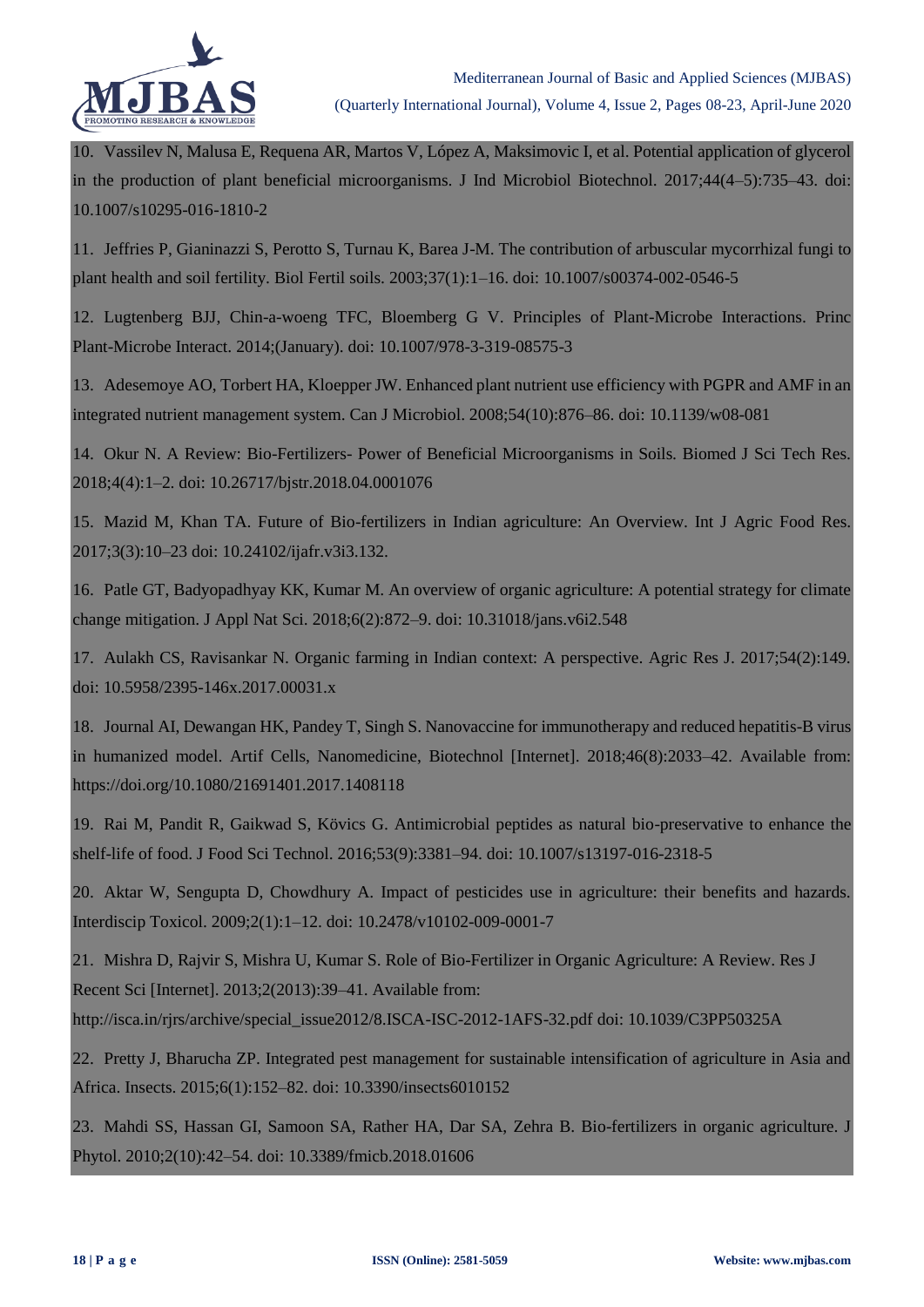

24. Bhardwaj D, Ansari MW, Sahoo RK, Tuteja N. Biofertilizers function as key player in sustainable agriculture by improving soil fertility, plant tolerance and crop productivity. Microb Cell Fact. 2014;13(1):1–10. doi: 10.1186/1475-2859-13-66

25. Mma Y, Mfm E. Biofertilizers and their role in management of plant parasitic nematodes. A review. E3 J Biotechnol Pharm Res [Internet]. 2014;5(1):1–6. Available from: http://www.e3journals.org doi: 10.3389/fpls.2017.00049

26. Ardakani MR, Mazaheri D, Mafakheri S, Moghaddam A. Absorption efficiency of N, P, K through triple inoculation of wheat (Triticum aestivum L.) by Azospirillum brasilense, Streptomyces sp., Glomus intraradices and manure application. Physiol Mol Biol Plants. 2011;17(2):181–92. doi: 10.1007/s12298-011-0065-7

27. Calvo P, Nelson L, Kloepper JW. Agricultural uses of plant biostimulants. Plant Soil. 2014;383(1–2):3–41. doi: 10.1007/s11104-014-2131-8

28. Gamalero E, Lingua G, Berta G, Glick BR. Beneficial role of plant growth promoting bacteria and arbuscular mycorrhizal fungi on plant responses to heavy metal stress. Can J Microbiol. 2009;55(5):501–14. doi: 10.1139/w09-010

29. Grobelak A, Napora A, Kacprzak M. Using plant growth-promoting rhizobacteria (PGPR) to improve plant growth. Ecol Eng [Internet]. 2015;84:22–8. Available from: http://dx.doi.org/10.1016/j.ecoleng.2015.07.019.

30. Patten CL, Glick BR. Bacterial biosynthesis of indole-3-acetic acid. Can J Microbiol. 2010;42(3):207–20. doi: 10.1139/m96-032

31. Ali B, Sabri AN, Hasnain S. Rhizobacterial potential to alter auxin content and growth of Vigna radiata (L.). World J Microbiol Biotechnol. 2010;26(8):1379–84. doi: 10.1007/s11274-010-0310-1

32. Cheng X, Ruyter-Spira C, Bouwmeester H. The interaction between strigolactones and other plant hormones in the regulation of plant development. Front Plant Sci. 2013;4(June):1–16. doi: 10.3389/fpls.2013.00199

33. Spaepen S, Vanderleyden J, Remans R. Indole-3-acetic acid in microbial and microorganism-plant signaling. FEMS Microbiol Rev. 2007;31(4):425–48. doi: 10.1111/j.1574-6976.2007.00072.x

34. Fukami J, Cerezini P, Hungria M. Azospirillum: benefits that go far beyond biological nitrogen fixation. AMB Express [Internet]. 2018;8(1):1–12. Available from: https://doi.org/10.1186/s13568-018-0608-1

35. Ali S, Charles TC, Glick BR. Amelioration of high salinity stress damage by plant growth-promoting bacterial endophytes that contain ACC deaminase. Plant Physiol Biochem [Internet]. 2014;80:160–7. Available from: http://dx.doi.org/10.1016/j.plaphy.2014.04.003

36. Barnawal D, Bharti N, Maji D, Chanotiya CS, Kalra A. 1-Aminocyclopropane-1-carboxylic acid (ACC) deaminase-containing rhizobacteria protect Ocimum sanctum plants during waterlogging stress via reduced ethylene generation. Plant Physiol Biochem [Internet]. 2012;58:227–35. Available from: http://dx.doi.org/10.1016/j.plaphy.2012.07.008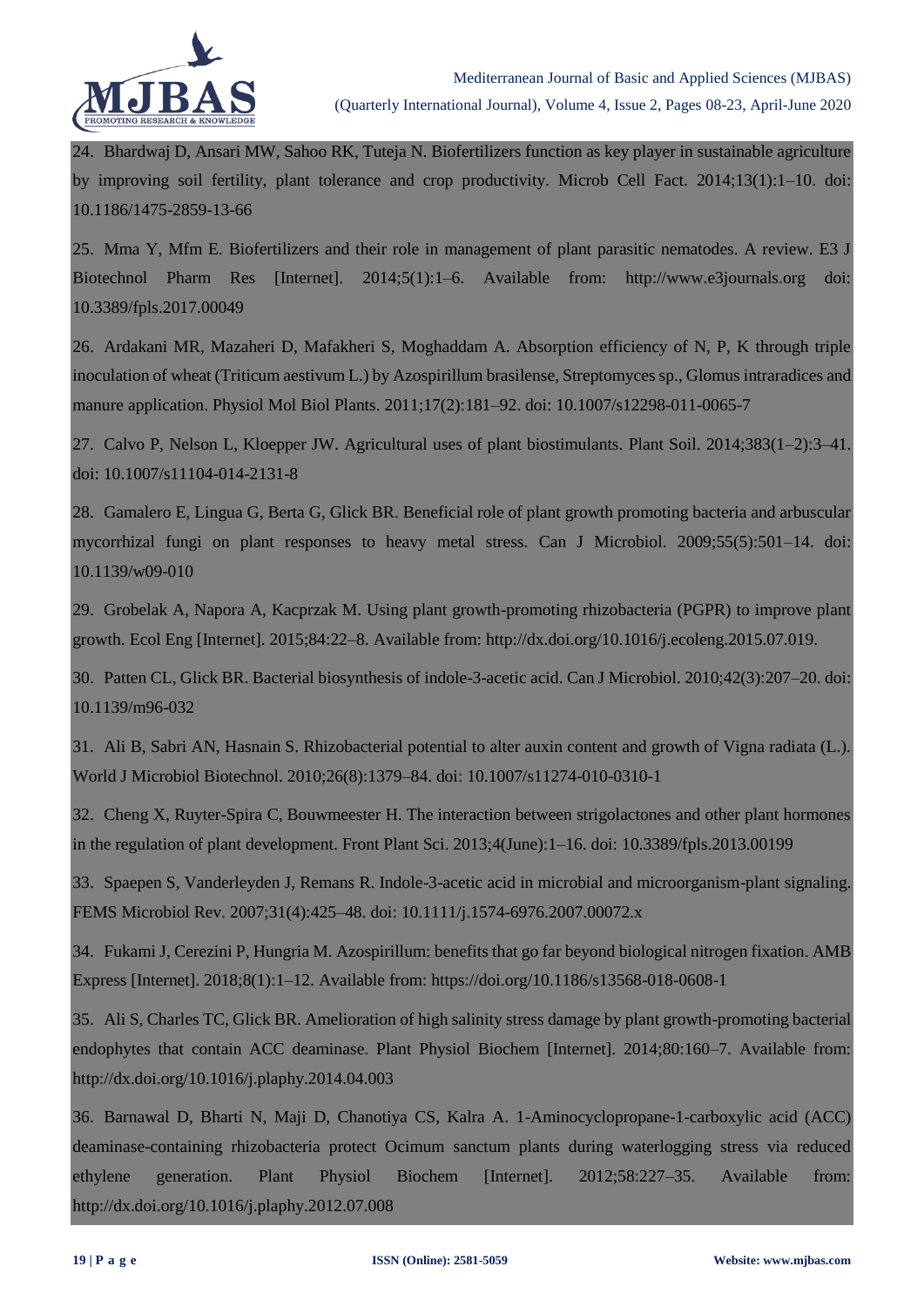

37. Glick BR. Bacteria with ACC deaminase can promote plant growth and help to feed the world. Microbiol Res [Internet]. 2014;169(1):30–9. Available from: http://dx.doi.org/10.1016/j.micres.2013.09.009

38. Olanrewaju OS, Glick BR, Babalola OO. Mechanisms of action of plant growth promoting bacteria. World J Microbiol Biotechnol [Internet]. 2017;33(11):0. Available from: http://dx.doi.org/10.1007/s11274-017-2364-9

39. De Rybel B, Mähönen AP, Helariutta Y, Weijers D. Plant vascular development: From early specification to differentiation. Nat Rev Mol Cell Biol [Internet]. 2016:17(1):30–40. Available from: http://dx.doi.org/10.1038/nrm.2015.6

40. Hedden P, Thomas SG. Gibberellin biosynthesis and its regulation. Biochem J. 2012;444(1):11–25. doi: 10.1042/bj20120245

41. Zaidi A, Ahmad E, Khan MS, Saif S, Rizvi A. Role of plant growth promoting rhizobacteria in sustainable production of vegetables: Current perspective. Sci Hortic (Amsterdam) [Internet]. 2015;193:231–9. Available from: http://dx.doi.org/10.1016/j.scienta.2015.07.020

42. Dodd IC, Zinovkina NY, Safronova VI, Belimov AA. Rhizobacterial mediation of plant hormone status. Ann Appl Biol. 2010;157(3):361–79. doi: 10.1111/j.1744-7348.2010.00439.x

43. Kim JS, Lee J, Lee CH, Woo SY, Kang H, Seo SG, et al. Activation of pathogenesis-related genes by the rhizobacterium, bacillus sp. JS, which induces systemic resistance in tobacco plants. Plant Pathol J. 2015;31(2):195–201. doi: 10.5423/PPJ.NT.11.2014.0122

44. Zhang S, Gao P, Tong Y, Norse D, Lu Y, Powlson D. Overcoming nitrogen fertilizer over-use through technical and advisory approaches: A case study from Shaanxi Province, northwest China. Agric Ecosyst Environ [Internet]. 2015;209:89–99. Available from: http://dx.doi.org/10.1016/j.agee.2015.03.002

45. Zhang S, Moyne AL, Reddy MS, Kloepper JW. The role of salicylic acid in induced systemic resistance elicited by plant growth-promoting rhizobacteria against blue mold of tobacco. Biol Control. 2002;25(3):288–96. doi: 10.1016/S1049-9644(02)00108-1

46. Sathya A, Krishnamurthy L, Vijayabharathi R, Gowda CLL, Varshney RK, Gopalakrishnan S. Plant growth promoting rhizobia: challenges and opportunities. 3 Biotech. 2014;5(4):355–77. doi: 10.1007/s13205-014-0241-x

47. Xu X, Li Y, Liang Y, Yin M, Yu Z, Zhang Y, et al. MiR-18a and miR-17 are positively correlated with circulating PD-1 + ICOS + follicular helper T cells after hepatitis B vaccination in a chinese population. 2018;1–8. doi: 10.1016/j.scienta.2015.07.020

48. Winitsky SO, Gopal T V., Hassanzadeh S, Takahashi H, Gryder D, Rogawski MA, et al. Adult murine skeletal muscle contains cells that can differentiate into beating cardiomyocytes in vitro. PLoS Biol. 2005;3(4):0662–71. doi: 10.1371/journal.pbio.0030087

49. Science FOF, Campus M. Isolation Of Bacterial Strains For Improved Maize Production By Oluwaseyi Samuel Olanrewaju A dissertation submitted in fulfilment of the requirements for the degree of Master Of Science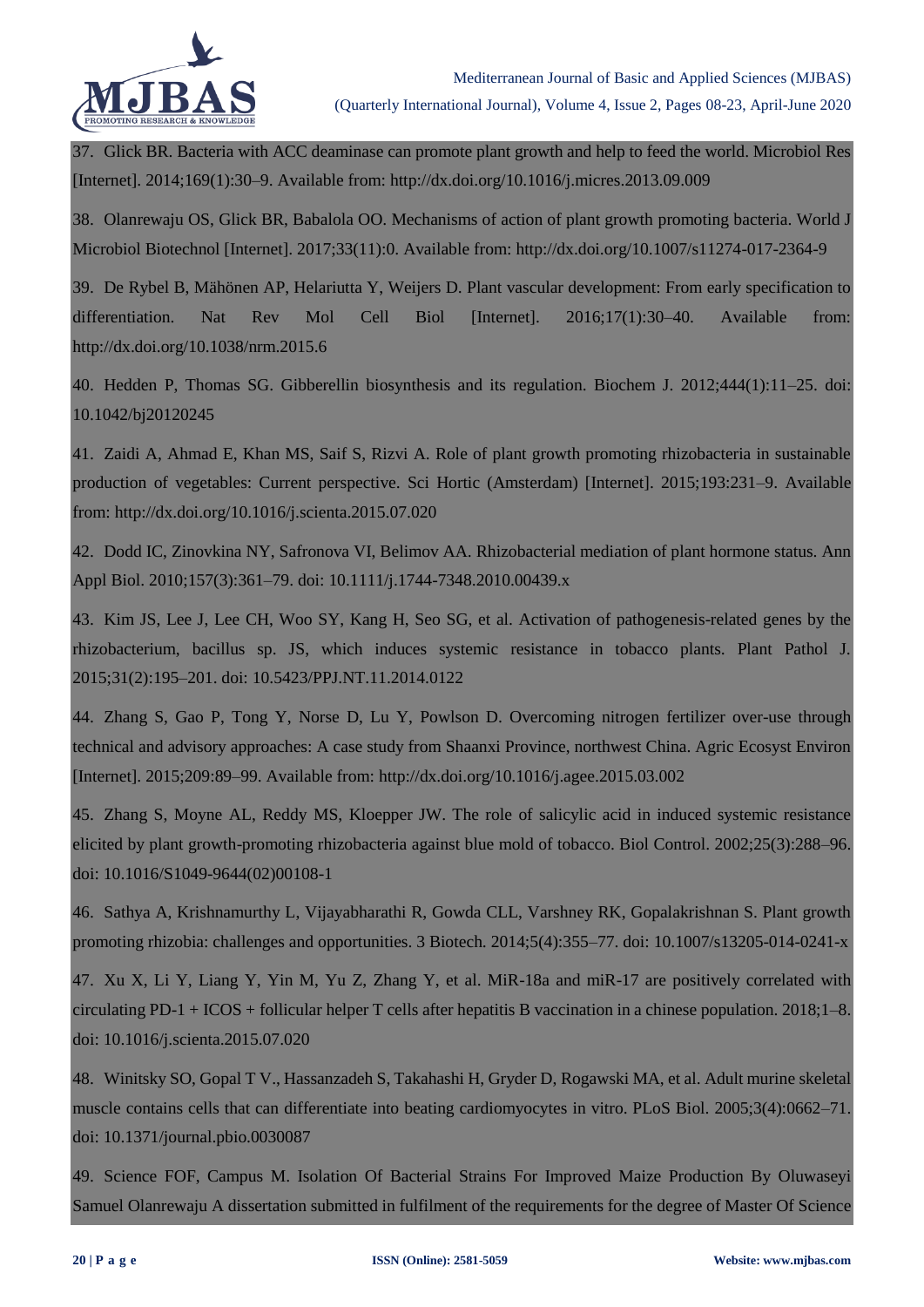

(Biology) Department Of Biological Sciences Faculty Of Science, A. 2016;(November). doi: 10.4025/actasciagron.v39i1.30857

50. Verma C. A Review on Impacts of Genetically Modified Food on Human Health. Open Nutraceuticals J [Internet]. 2011;4(1):3–11. Available from :http://benthamopen.com/ABSTRACT/TONUTRAJ-4-3 doi: 10.2174/1876396001104010003

51. Hoffman BM, Lukoyanov D, Yang Z-Y, Dean DR, Seefeldt LC. Mechanism of Nitrogen Fixation by Nitrogenase: The Next Stage Supplemental Materials. Chem Rev [Internet]. 2014;114(8):4041–62. Available from:

http://www.ncbi.nlm.nih.gov/pubmed/24467365%0Ahttp://www.pubmedcentral.nih.gov/articlerender.fcgi?artid= PMC4012840%0Ahttp://pubs.acs.org/doi/10.1021/cr400641x

52. Yang ZY, Danyal K, Seefeldt LC. Mechanism of mo-dependent nitrogenase. Methods Mol Biol. 2011;766:9–29. doi: 10.1007/978-1-61779-194-9\_2

53. Black M, Moolhuijzen P, Chapman B, Barrero R, Howieson J, Hungria M, et al. The genetics of symbiotic nitrogen fixation: Comparative genomics of 14 rhizobia strains by resolution of protein clusters. Genes (Basel). 2012;3(1):138–66. doi: 10.3390/genes3010138

54. Ahemad M. Enhancing phytoremediation of chromium-stressed soils through plant-growth-promoting bacteria. J Genet Eng Biotechnol [Internet]. 2015; 13(1):51–8. Available from: http://dx.doi.org/10.1016/j.jgeb.2015.02.00

55. Glick BR. Beneficial plant-bacterial interactions. Beneficial Plant-Bacterial Interactions. 2015. 1-243 p. doi: 10.1007/s11356-016-8104-0

56. Mishra P, Dash D. Rejuvenation of Biofertiliser for Sustainable Agriculture Economic Development (SAED). Cons J Sustain Dev [Internet]. 2014;Vol. 11(1):41–61. Available from:

http://www.consiliencejournal.org/index.php/consilience/article/viewFile/350/176

57. Trabelsi D, Mhamdi R. Microbial Inoculants and Their Impact on Soil Microbial Communities: A Review. Biomed Res Int. 2013;2013:1–11. doi: 10.1155/2013/863240

58. Biosci IJ, Moraditochaee M, Azarpour E, Bozorgi HR. Study effects of bio-fertilizers , nitrogen fertilizer and farmyard manure on yield and physiochemical properties of soil in lentil farming Department of Agriculture , College of Agricultural Science , Takestan Branch , Islamic Azad. 2014;6655:41–8.

59. Wani S, Chand S, Ali T. Potential Use of Azotobacter chroococcum in Crop Production: An Overview. Curr Agric Res J. 2013;1(1):35–8. doi: 10.12944/carj.1.1.04

60. Sharma P, Sharma P, Devi G, Sharma M, Masthigowda Mamrutha H, Venkatesh K, et al. Biological nitrogen fixation in cereals: An overview. J Wheat Res [Internet]. 2016;8(2):1–11. Available from: http://epubs.icar.org.in/ejournal/index.php/JWR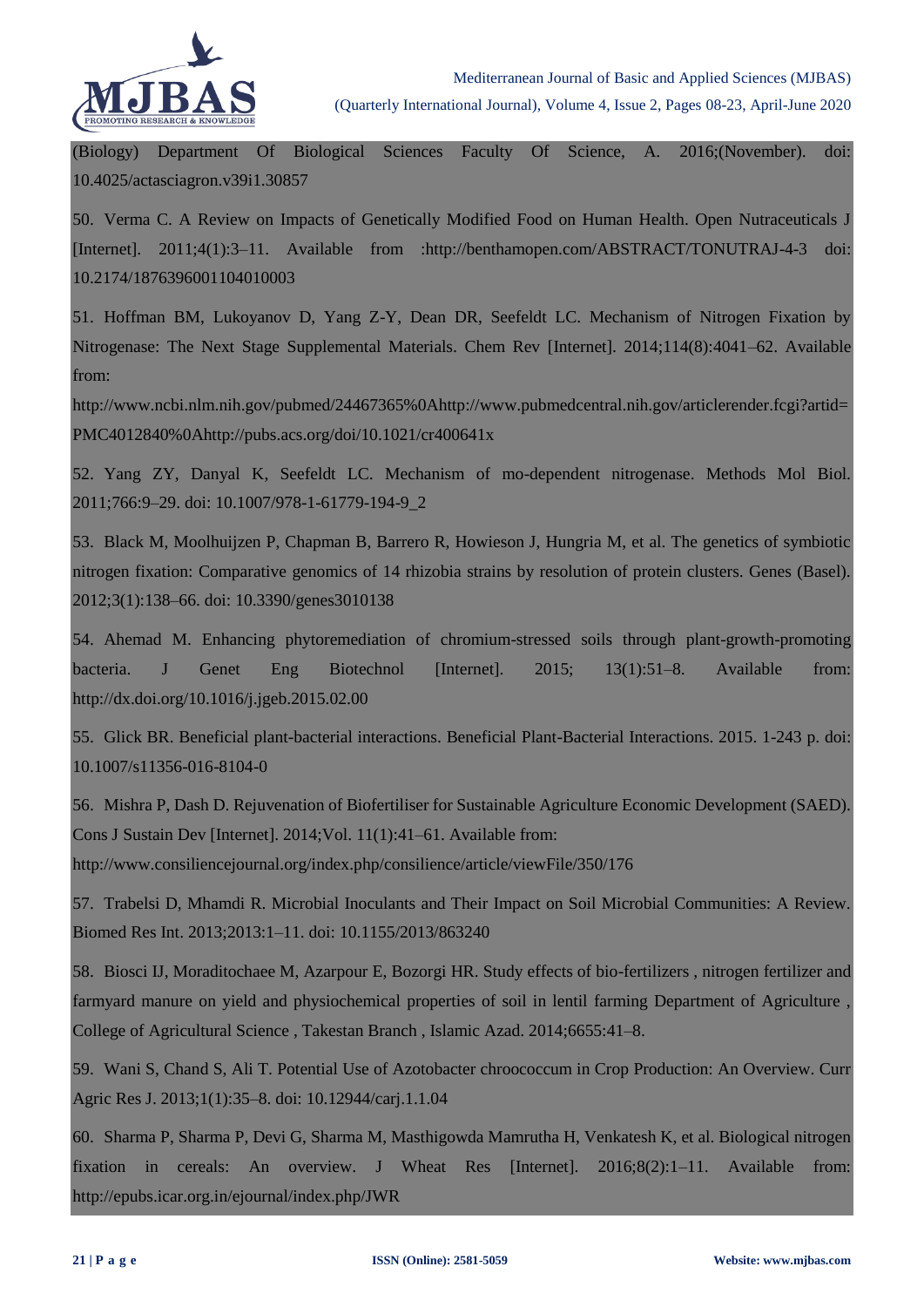

61. Ghany A, Abboud A. Role of biofertilizers in agriculture: a brief review. Mycopath. 2013;11(2):95–101.

62. Alori ET, Glick BR, Babalola OO. Microbial phosphorus solubilization and its potential for use in sustainable agriculture. Front Microbiol. 2017;8(JUN). doi: 10.3389/fmicb.2017.00971

63. Numan M, Bashir S, Khan Y, Mumtaz R, Shinwari ZK, Khan AL, et al. Plant growth promoting bacteria as an alternative strategy for salt tolerance in plants: A review. Microbiol Res [Internet]. 2018;209(February):21–32. Available from: https://doi.org/10.1016/j.micres.2018.02.003

64. Williams AR, Hare JM. Mesenchymal stem cells: Biology, pathophysiology, translational findings, and therapeutic implications for cardiac disease. Circ Res. 2011;109(8):923–40. doi: 10.1161/CIRCRESAHA.111.243147

65. Vurro M, Bonciani B, Vannacci G. Emerging infectious diseases of crop plants in developing countries: Impact on agriculture and socio-economic consequences. Food Secur. 2010;2(2):113–32. doi: 10.1007/s12571-010-0062-7

66. Saharan BS, Nehra V, BS Saharan VN. Plant Growth Promoting Rhizobacteria : A Critical Review. Life Sci Med Res [Internet]. 2011;21:1–30. Available from:

http://astonjournals.com/manuscripts/Vol2011/LSMR-21\_Vol2011.pdf

67. Saha M, Bhattacharjee S, Sharma BK, Sarkar B, Tribedi P, Sarkar S. Microbial siderophores and their potential applications: a review. Environ Sci Pollut Res. 2015;23(5):3984–99. doi: 10.1007/s11356-015-4294-0

68. Zafar-ul-Hye M, Ahmad M, Shahzad SM. Synergistic effect of rhizobia and plant growth promoting rhizobacteria on the growth and nodulation of lentil seedlings under axenic conditions. Soil Environ. 2013;32(1):79–86.

69. Dalcorso G, Manara A, Furini A. An overview of heavy metal challenge in plants: From roots to shoots. Metallomics. 2013;5(9):1117–32. doi: 10.1039/c3mt00038a

70. Ganz T. Systemic Iron Homeostasis. Physiol Rev. 2013;93(4):1721–41. doi: 10.1152/physrev.00008.2013

71. Devine A, Harvey R, Min AM, Gilder MET, Paw MK, Kang J, et al. Strategies for the prevention of perinatal hepatitis B transmission in a marginalized population on the Thailand-Myanmar border : a cost-effectiveness analysis. 2017;1–10. doi: 10.1186/s12879-017-2660-x

72. Ramette A, Moënne-Loccoz Y, Défago G. Genetic diversity and biocontrol potential of fluorescent pseudomonads producing phloroglucinols and hydrogen cyanide from Swiss soils naturally suppressive or conducive to Thielaviopsis basicola-mediated black root rot of tobacco. FEMS Microbiol Ecol. 2006;55(3):369–81. doi: 10.1111/j.1574-6941.2005.00052.x

73. Ji SH, Kim JS, Lee CH, Seo HS, Chun SC, Oh J, et al. Enhancement of vitality and activity of a plant growth-promoting bacteria (PGPB) by atmospheric pressure non-thermal plasma. Sci Rep [Internet]. 2019;9(1):1–16. Available from: http://dx.doi.org/10.1038/s41598-018-38026-z